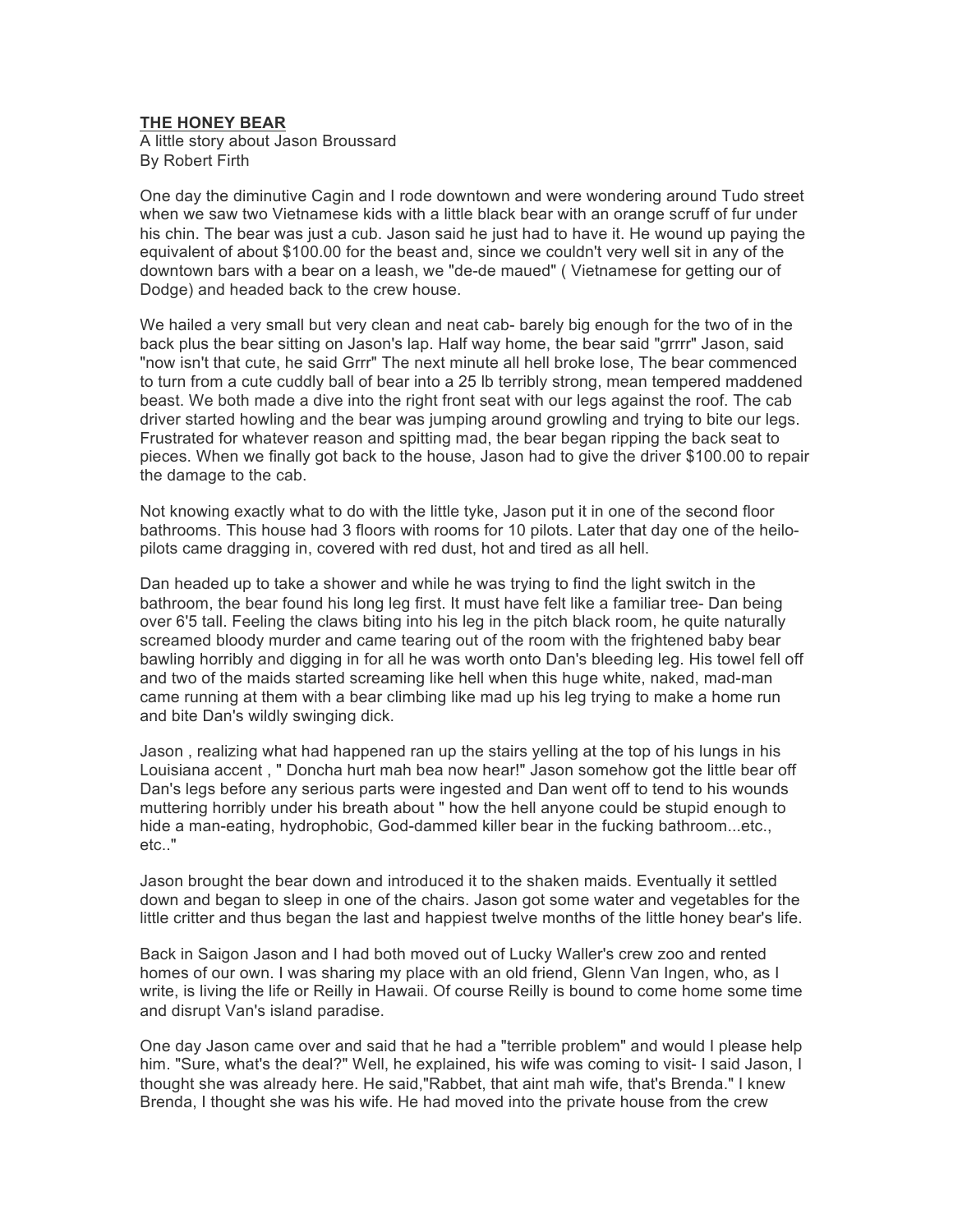house because she had flown in to be with him. In those days, Vietnam wasn't a hard ship post and a lot of the pilots had their families with them.

Jason's real world wife had called and given him 24 hours notice that she was coming to visit. She didn't know about Brenda but Brenda certainly knew about her. Jason asked if Brenda could stay with us and pretend she was my girl friend. This was easy, Brenda was lovely and this seemed like it might work. We all spent thel day making sure that everything that Brenda owned was out of Jason's place.

Mrs. Broussard showed up at Tan Se Nuit the next morning and Jason brought her home. The bear was there - he had forgotten to tell her about the little honey bear. That wasn't all-Cynthia was there too. Cynthia, who's that? Charlie, one of our stranger pilots, was Cynthia's owner. She was a twelve foot 100 lb python who used to travel with Captain Charlie in his big flight kit between the seats in the Twin Beech. She had been with Charlie for years and was altogether a lovely snake with a gentle disposition. Charlie had a two week stint up-country and had asked Jason to take her until he got back. Cynthia was easy to keep, a rat every two weeks from the cage Charlie left and she slept under Jason's bed or the closet floor.

Mrs. Broussard wasn't impressed with our neighborhood. The drive to Chi Lang from the airport was pretty horrible for the uninitiated. The Mrs. had never been outside of her little state of Louisiana and the chaotic traffic, noise, filth, smells nasty little people, unbelievably crowded streets, all combined to make her regret her decision to visit her dear husband. This was before she got to the house.

Once inside, after traveling for more than 30 hours, she wanted a bath. Immediately she started bitching with considerable volume that there wasn't a bath tub. Even if there had been there wasn't any hot water. I had hot water, but I bought electric heater made for this and hooked it into the plumbing- Jason didn't.

The Mrs., according to Jason, came out of the cold shower and was sitting very unhappily on the bed drying her hair with the towel covering her eyes. This was the very moment the bear choose to rub up against her bare legs. The scream could be heard all over the neighborhood! Louder even than poor Dan's had been. Jason finally got her calmed down but not before he had to bring the bear over to my place too.

Later that night the end came. The Mrs. got up to pee in the middle of the night and sat down on the john, turned on the light, opened her eyes and saw Cynthia curled up in the shower. This time the screaming when on for thirty minutes- nothing Jason could say calmed her down in the slightest. He had to get a cab and go with her to a downtown hotel. The next morning he took her back to the airport where she caught a flight to Bangkok on the first departing aircraft out of this horrible country.

Brenda moved back in and fed the badly terrified little bear a whole jar of blueberry jelly which the little tyke adored more than anything. For weeks, smelling something only he could smell, he would hold the then long thoroughly empty jar in his little paws and rolling on his back with his long purple bear tongue, happily lick the inside of the glass jar for hours. With profuse thanks Brenda also gave Cynthia an extra fat rat for which she was also quite grateful. Sadly, one day the honey bear crawled through the porch screen, up the nearest telephone pole and began gnawing on one of the many wires. Unfortunately, the one he picked carried 250 V. Jason never did buy another bear.

## Early days

The days in Bangkok were fun and have remained very pleasantly in my memories. While in Taipei, we had uniforms made by a local Taylor, Peter Woo, whose shop was across from